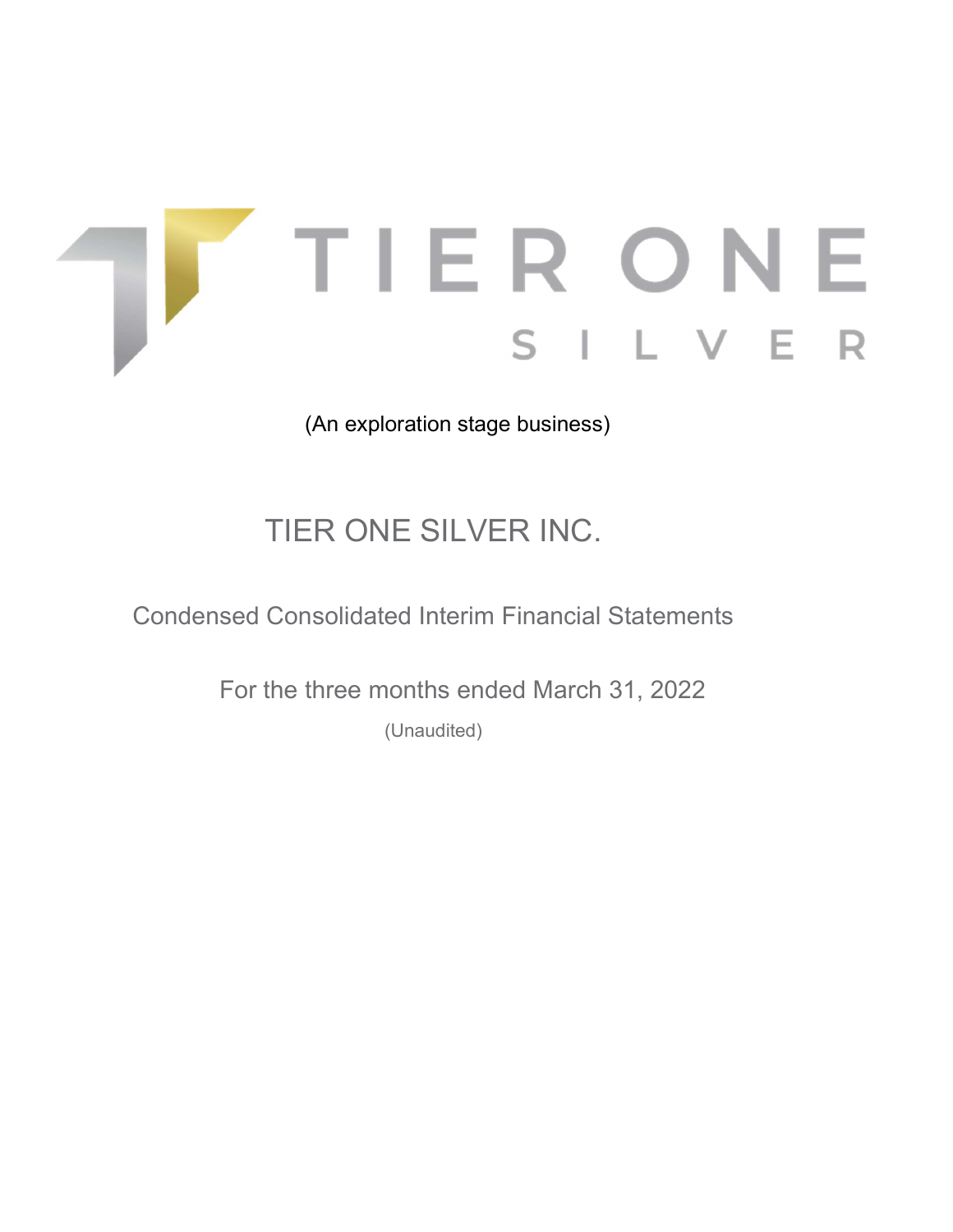# Tier One Silver Inc. Condensed Consolidated Interim Statements of Financial Position Unaudited (Expressed in Canadian dollars)

|                                            | As at March 31,<br>2022 | As at December 31,<br>2021 |
|--------------------------------------------|-------------------------|----------------------------|
| <b>Assets</b>                              |                         |                            |
| <b>Current assets:</b>                     |                         |                            |
| Cash                                       | \$<br>994,245           | \$<br>2,589,858            |
| Accounts receivable                        | 44,267                  | 22,911                     |
| Prepaid expenses and deposits (Note 3)     | 733,508                 | 764,328                    |
|                                            | 1,772,020               | 3,377,097                  |
| Non-current assets:                        |                         |                            |
| Prepaid expenses and deposits (Note 3)     | 62,831                  | 100,282                    |
| Equipment                                  | 52,548                  | 57,346                     |
| Mineral property interests (Note 4)        | 2,520,820               | 2,546,431                  |
| <b>Total assets</b>                        | \$<br>4,408,219         | \$<br>6,081,156            |
| <b>Liabilities and Equity</b>              |                         |                            |
| <b>Current liabilities:</b>                |                         |                            |
| Accounts payable and accrued liabilities   | \$<br>929,098           | \$<br>798,753              |
| Provision for site reclamation and closure | 278,844                 | 282,905                    |
|                                            | 1,207,942               | 1,081,658                  |
| <b>Non-current liabilities:</b>            |                         |                            |
| Provision for site reclamation and closure | \$<br>194,656           | \$<br>197,490              |
| <b>Total liabilities</b>                   | 1,402,598               | 1,279,148                  |
|                                            |                         |                            |
| Equity:                                    |                         |                            |
| Share capital (Note 5)                     | 21,103,601              | 21,103,601                 |
| Share option reserves                      | 3,322,890               | 3,020,459                  |
| Accumulated other comprehensive loss       | (212, 910)              | (193, 647)                 |
| <b>Deficit</b>                             | (21, 207, 960)          | (19, 128, 405)             |
| <b>Total equity</b>                        | 3,005,621               | 4,802,008                  |
| <b>Total liabilities and equity</b>        | \$<br>4,408,219         | \$<br>6,081,156            |

Going concern (Note 1(c)); Commitment (Note 7(a)); Subsequent events (Notes 7(a) and 11) Approved on behalf of the Board of Directors:

"Peter Dembicki" "Steve Cook" CEO, President & Director Director Director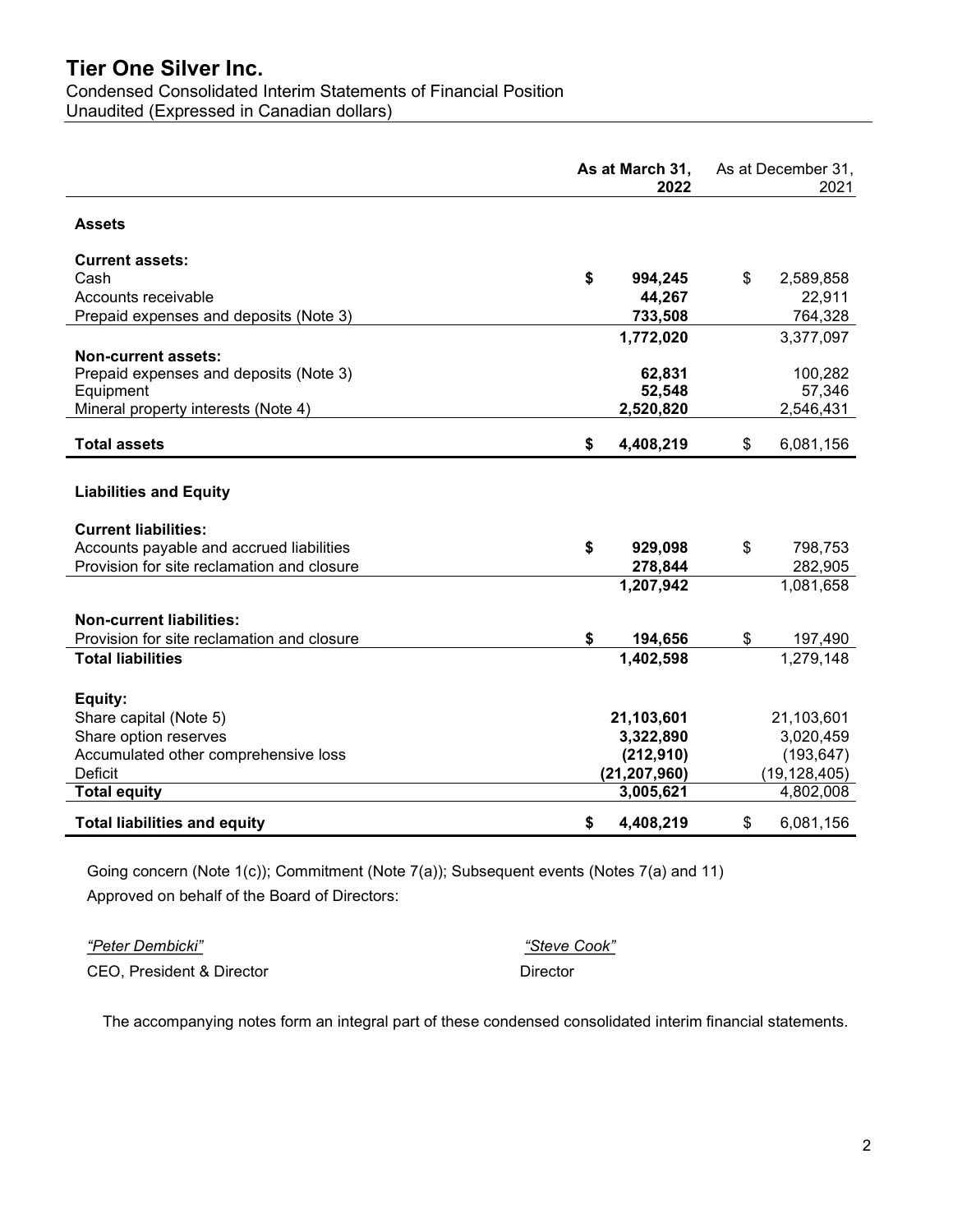Condensed Consolidated Interim Statements of Loss and Comprehensive Loss Unaudited (Expressed in Canadian dollars)

|                                              |             | Three months ended March 31, |             |           |  |
|----------------------------------------------|-------------|------------------------------|-------------|-----------|--|
|                                              |             | 2022                         |             | 2021      |  |
| <b>Operating expenses:</b>                   |             |                              |             |           |  |
| <b>Exploration and evaluation</b>            | \$          | 811,532                      | \$          | 525,946   |  |
| Fees, salaries and other employee benefits   |             | 663,380                      |             | 278,665   |  |
| Legal and professional fees                  |             | 57,906                       |             | 140,177   |  |
| Marketing and investor relations             |             | 412,545                      |             | 155,820   |  |
| Office and administration                    |             | 99,444                       |             | 91,715    |  |
| Project investigation                        |             | 11,751                       |             | 4,947     |  |
| Regulatory and transfer agent                |             | 16,383                       |             | 66,177    |  |
| Mineral property impairment (Note 4(iii))    |             |                              |             | 1,689,719 |  |
|                                              |             | 2,072,941                    |             | 2,953,166 |  |
|                                              |             |                              |             |           |  |
| Other expenses:                              |             |                              |             |           |  |
| Foreign exchange loss, net                   |             | 6,614                        |             | 10,808    |  |
| Loss for the period                          | \$          | 2,079,555                    | \$          | 2,963,974 |  |
|                                              |             |                              |             |           |  |
| <b>Other comprehensive loss</b>              |             |                              |             |           |  |
| Unrealized currency loss on translation      |             | 19,263                       |             | 43,759    |  |
|                                              |             |                              |             |           |  |
|                                              |             |                              |             |           |  |
| <b>Comprehensive loss for the period</b>     | \$          | 2,098,818                    | \$          | 3,007,733 |  |
|                                              |             |                              |             |           |  |
| Basic and diluted loss per share             | \$          | 0.02                         | \$          | 0.03      |  |
| Basic and diluted weighted average number of | 125,794,897 |                              | 116,724,473 |           |  |
| shares outstanding                           |             |                              |             |           |  |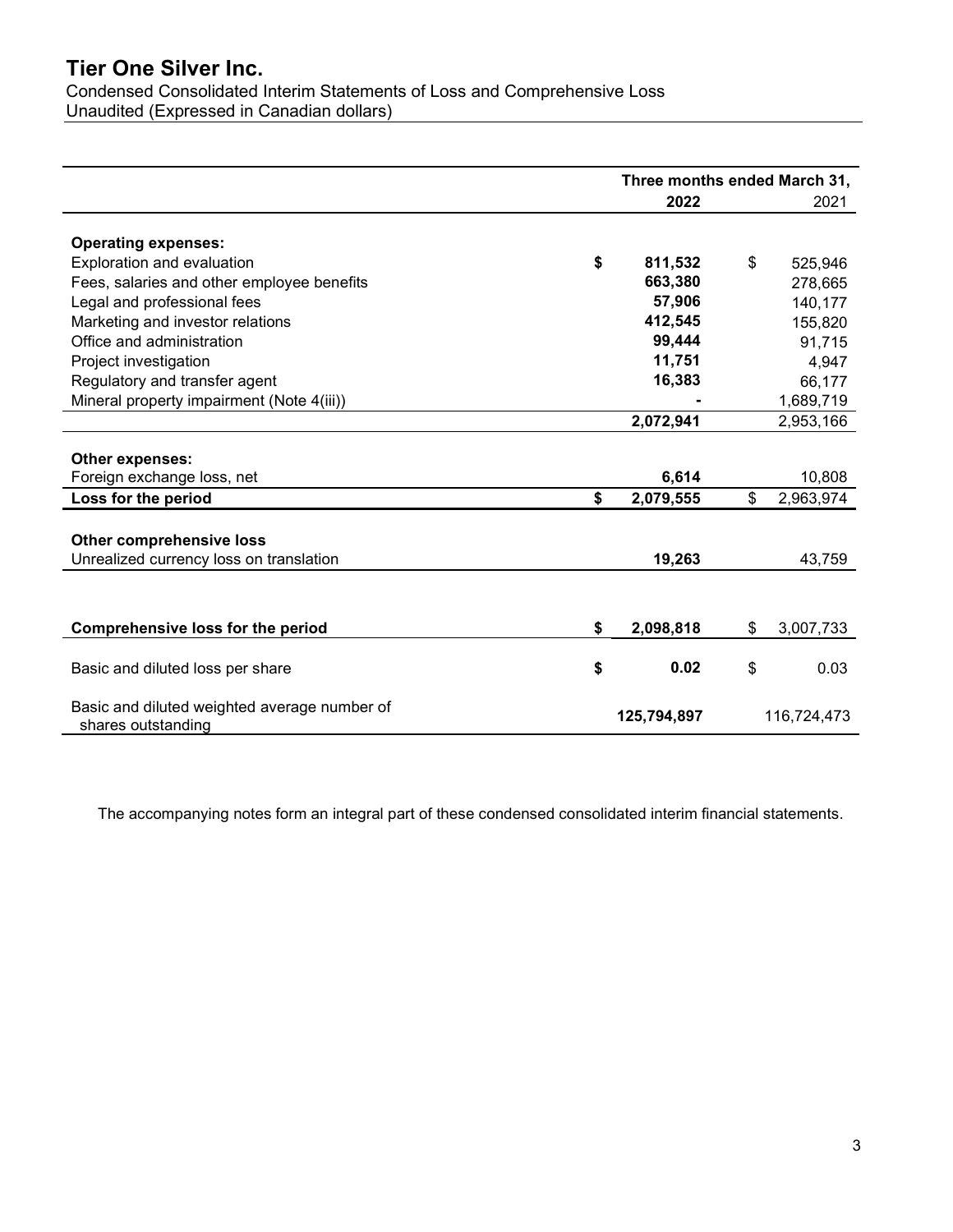Condensed Consolidated Interim Statements of Changes in Equity Unaudited (Expressed in Canadian dollars, except share amounts)

|                                                                 | Number of<br>common<br>shares |    | Share capital |    | <b>Share</b><br>option<br>reserve |      | <b>Accumulated</b><br>other<br>comprehensive<br>loss |      | <b>Deficit</b> |      | <b>Total</b> |
|-----------------------------------------------------------------|-------------------------------|----|---------------|----|-----------------------------------|------|------------------------------------------------------|------|----------------|------|--------------|
| <b>Balance at December 31, 2020</b>                             | 112,340,434                   | \$ | 7,980,154     | \$ | $\blacksquare$                    | -\$  | (124, 416)                                           | - \$ | (1,643,203)    | - \$ | 6,212,535    |
| Shares issued pursuant to offering, net of<br>share issue costs | 13,454,463                    |    | 13,141,813    |    |                                   |      |                                                      |      |                |      | 13, 141, 813 |
| Other comprehensive loss                                        |                               |    |               |    |                                   |      | (43, 759)                                            |      |                |      | (43, 759)    |
| Loss for the period                                             |                               |    |               |    |                                   |      | $\blacksquare$                                       |      | (2,963,974)    |      | (2,963,974)  |
| Balance at March 31, 2021                                       | 125,794,897                   | \$ | 21,121,967    | \$ |                                   | - \$ | (168, 175)                                           | \$   | (4,607,177)    | S.   | 16,346,615   |
| <b>Balance at December 31, 2021</b>                             | 125,794,897                   | S  | 21,103,601    | S  | 3,020,459                         | \$   | (193, 647)                                           | S    | (19, 128, 405) | S    | 4,802,008    |
| Share-based compensation (Note 6)                               |                               |    |               |    | 302,431                           |      |                                                      |      |                |      | 302,431      |
| Other comprehensive loss                                        |                               |    |               |    |                                   |      | (19, 263)                                            |      |                |      | (19, 263)    |
| Loss for the period                                             |                               |    |               |    |                                   |      |                                                      |      | (2,079,555)    |      | (2,079,555)  |
| Balance at March 31, 2022                                       | 125,794,897                   | \$ | 21,103,601    | S. | 3,322,890                         | \$   | (212,910)                                            | \$   | (21, 207, 960) | S    | 3,005,621    |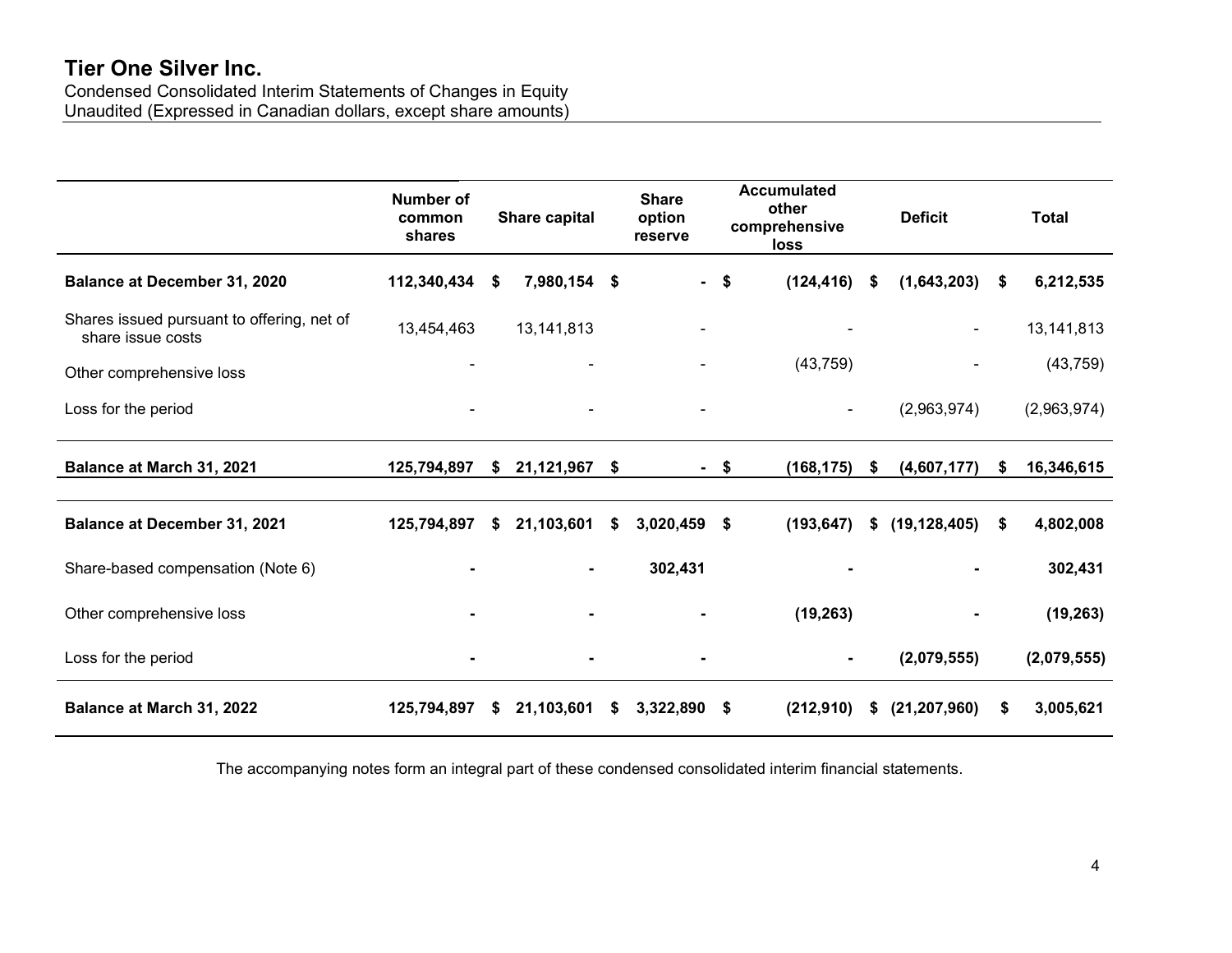# Condensed Consolidated Interim Statements of Cash Flows

Unaudited (Expressed in Canadian dollars)

|                                                                                                        | Three months ended March 31,<br>2022<br>2021 |                   |  |
|--------------------------------------------------------------------------------------------------------|----------------------------------------------|-------------------|--|
| <b>Operating activities:</b>                                                                           |                                              |                   |  |
| Loss for the period                                                                                    | \$<br>(2,079,555)                            | \$<br>(2,963,974) |  |
| Non-cash transactions:                                                                                 |                                              |                   |  |
| Impairment of mineral property (Note 4(iii))                                                           |                                              | 1,689,719         |  |
| Share-based compensation (Note 6)                                                                      | 302,431                                      |                   |  |
| Depreciation                                                                                           | 4,026                                        | 128               |  |
| Unrealized foreign exchange (gain) loss                                                                | (15, 584)                                    | 8,163             |  |
| Changes in non-cash working capital:                                                                   |                                              |                   |  |
| Accounts receivable                                                                                    | (21, 356)                                    | (5,768)           |  |
| Prepaid expenses and deposits                                                                          | 73,793                                       | (126, 492)        |  |
| Deferred acquisition costs                                                                             |                                              | (107, 985)        |  |
| Accounts payable and accrued liabilities                                                               | 143,827                                      | (36, 529)         |  |
| Cash used in operating activities                                                                      | (1, 592, 418)                                | (1, 542, 738)     |  |
|                                                                                                        |                                              |                   |  |
| Investing activities:                                                                                  |                                              |                   |  |
| Mineral property additions (Note 4)                                                                    | (594)                                        | (207, 789)        |  |
| Cash used in investing activities                                                                      | (594)                                        | (207, 789)        |  |
| <b>Financing activities:</b><br>Proceeds from issuance of common shares, net of cash<br>issuance costs |                                              | 13, 141, 813      |  |
| Cash provided by financing activities                                                                  |                                              | 13, 141, 813      |  |
| Effect of foreign exchange rate changes on cash                                                        | (2,601)                                      | (6, 844)          |  |
| (Decrease) increase in cash                                                                            | (1, 595, 613)                                | 11,384,442        |  |
| Cash, beginning of the period                                                                          | 2,589,858                                    | 2,729,338         |  |
| Cash, end of the period                                                                                | \$<br>994,245                                | \$<br>14,113,780  |  |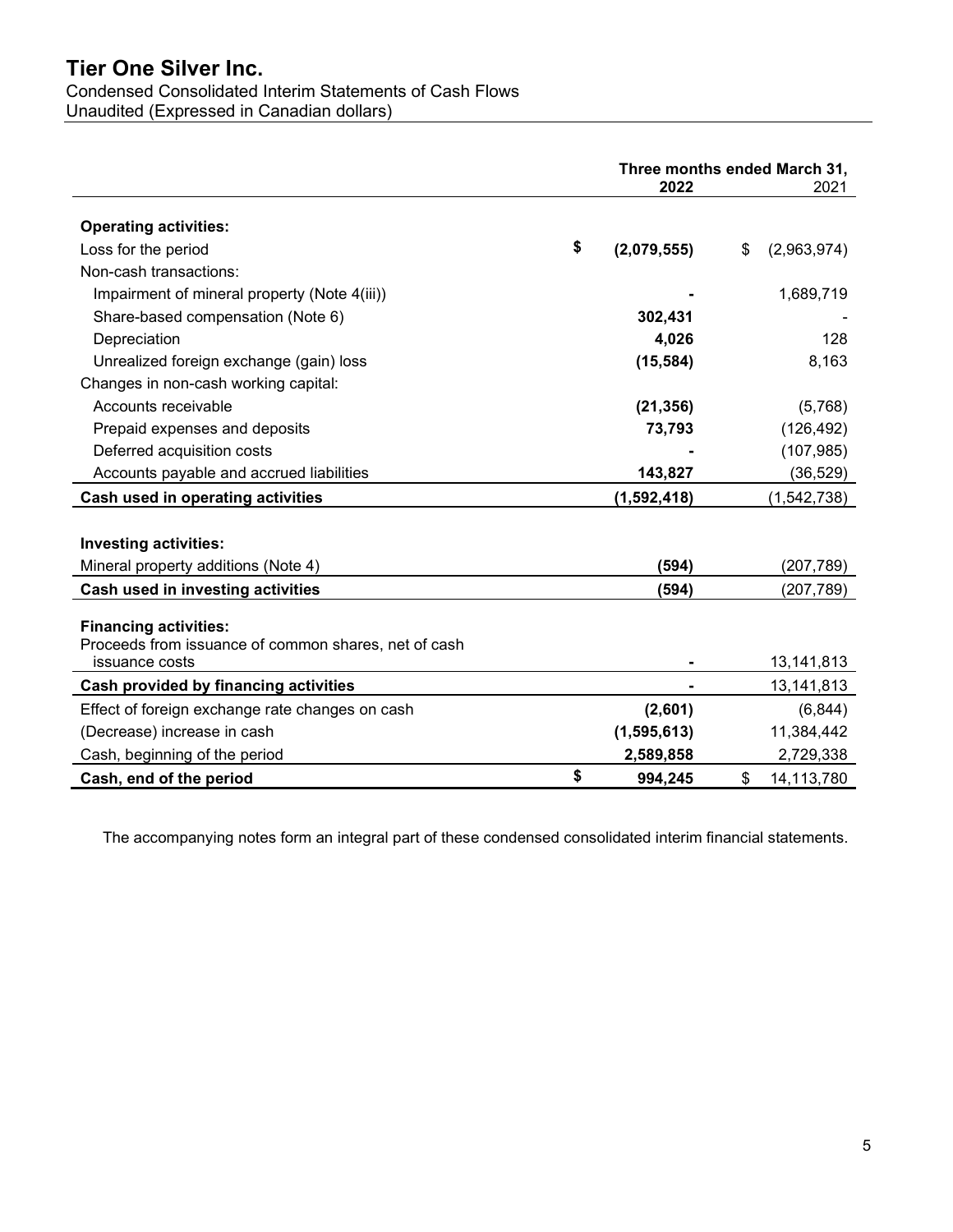#### 1. Business Overview

#### (a) Corporate information

Tier One Silver Inc. (the "Company" or "Tier One") was incorporated under the British Columbia Business Corporations Act and is listed on the TSX Venture exchange. The Company's common shares trade under the symbol TSLV in Canada and on the OTCQB Venture Market under the US symbol TSLVF. Tier One's head office and principal address is located at 1177 West Hastings Street, Suite 1630, Vancouver, British Columbia, Canada, V6E 2K3.

The Company is principally engaged in the acquisition and exploration of mineral property interests with a focus on Peru.

# (b) Nature of operations

The Company's primary assets are the 100% owned Curibaya property in southern Peru, which was originally staked by the Company in 2015 and has since been expanded through a combination of acquisitions and additional staking, and the Hurricane Silver project in southern Peru which the Company has the option to acquire (Note 4(ii)).

The Company has not yet determined whether its properties contain mineral reserves where extraction is both technically feasible and commercially viable. Tier One operates in one reportable operating segment, being the acquisition and exploration of mineral resource properties in Peru.

As a normal part of the exploration process, Tier One seeks to establish access and use agreements with local communities surrounding its projects. The process of securing such agreements requires achieving local community consensus and can be challenging; however, positive dialogue continues with the communities and management believes that agreements will continue to be maintained and updated, although there can be no certainty at this time about their timing or extent. The Company continues to actively engage with the local communities surrounding its projects and has obtained access rights through community agreements to complete work at both the Curibaya and Hurricane Silver projects.

# (c) Going Concern

As at March 31, 2022, the Company had net working capital of \$564,078 and incurred a loss of \$2,079,555 for the three months then ended. The Company has no operating revenue to date and no operating revenue to support its activities. With no source of operating cash flow, there is no assurance that sufficient funding will be available to conduct further exploration of its mineral properties. Although the Company has had success raising capital in the past, and on May 20, 2022, announced a non-brokered private placement for gross proceeds of \$3.0 million (Note 11), the ability to continue as a going concern remains dependent upon its continued ability to obtain the financing necessary to fund its mineral properties, the realization of future profitable production, proceeds from the disposition of its mineral interests, and/or other sources. These conditions create a material uncertainty that may cast significant doubt about the Company's ability to continue as a going concern.

These condensed consolidated interim financial statements have been prepared on the assumption that the Company will continue as a going concern, meaning it will continue in operation for the foreseeable future and will be able to realize assets and discharge liabilities in the ordinary course of operations.

These condensed consolidated interim financial statements do not give effect to adjustments to the carrying values and classification of assets and liabilities that would be necessary should the Company be unable to continue as a going concern. Such adjustments could be material.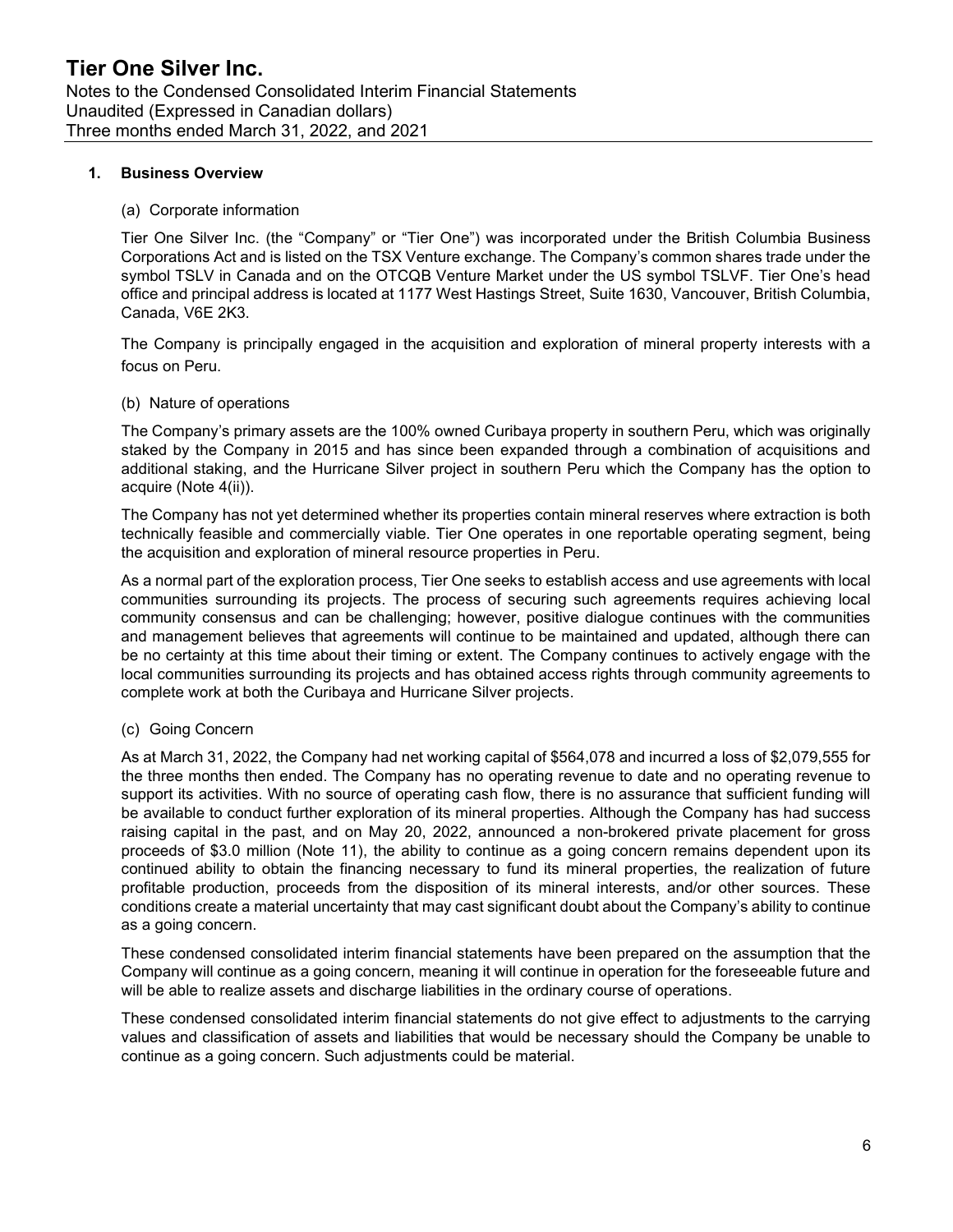# (d) Ongoing response to COVID-19

The situation in Canada and Peru with respect to the management of COVID-19 remains fluid and permitted activities are subject to change; the Company is continually monitoring the situation along with government guidelines and allowing work to be undertaken as long as it is confident that its employees and communities are safe to do so. The Company did not experience any significant disruptions in its operations as a result of the pandemic during the first quarter of 2022.

# 2. Basis of presentation

(a) Statement of compliance

These unaudited condensed consolidated interim financial statements have been prepared in accordance with International Accounting Standard ("IAS") 34, "Interim Financial Reporting" using accounting policies consistent with International Financial Reporting Standards ("IFRS") as issued by the International Accounting Standards Board ("IASB"). The accounting policies followed in these condensed consolidated interim financial statements are the same as those applied in the Company's audited consolidated financial statements for the year ended December 31, 2021.

These condensed consolidated interim financial statements were approved and authorized for issuance on May 27, 2022, by the Board of Directors.

(b) Basis of measurement

These condensed consolidated interim financial statements have been prepared on a historical cost basis.

(c) Basis of consolidation

Subsidiaries are consolidated from the date on which control is transferred to the Company. They are deconsolidated from the date that control ceases. Control exists when the Company has power over an investee, exposure or rights, to variable returns from its involvement with the investee and the ability to use its power over the investee to affect the amount of the Company's returns. These condensed consolidated interim financial statements reflect adjustments in all historical periods as if the subsidiaries had always been controlled by the Company.

The consolidated financial statements include the financial statements of the Company and its subsidiaries (the "Peruvian Subsidiaries") as follows:

| <b>Subsidiary</b>      | Place of<br>incorporation | <b>Functional</b><br><b>Currency</b> | <b>Beneficial</b><br>Interest |
|------------------------|---------------------------|--------------------------------------|-------------------------------|
| Corisur Peru, S.A.C.   | Peru                      | USD                                  | 100%                          |
| Magma Minerals, S.A.C. | Peru                      | USD                                  | 100%                          |

Intercompany balances and transactions have been eliminated on consolidation.

#### (d) Functional and presentation currency

The Company's functional and presentation currency is the Canadian dollar. These condensed consolidated interim financial statements are presented in Canadian dollars, unless otherwise noted. Amounts denominated in US dollars are denoted as US\$.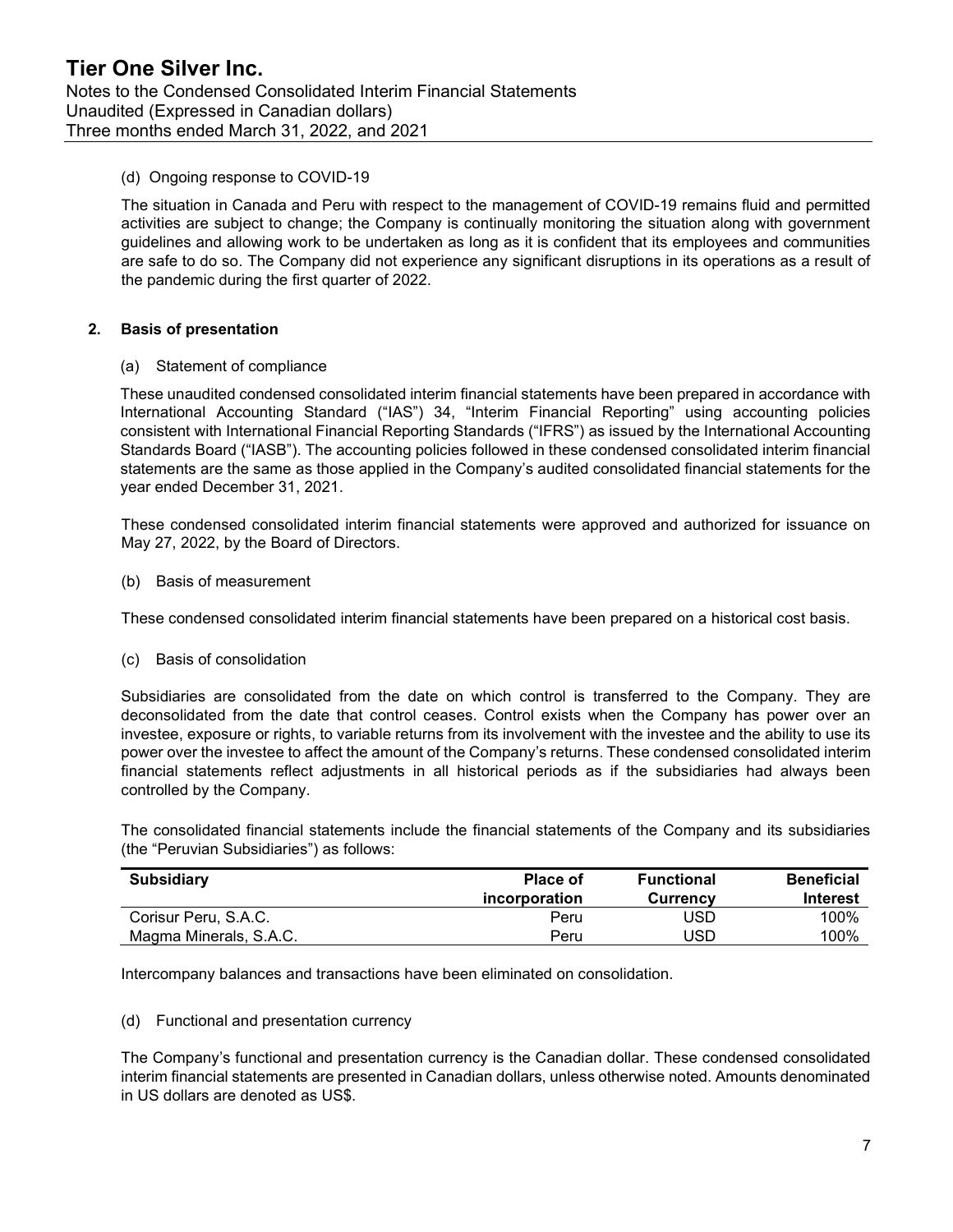# (e) Critical accounting judgments and estimates

The preparation of condensed consolidated interim financial statements in conformity with IFRS requires management to select accounting policies and make estimates and judgments that may have a significant impact on the condensed consolidated interim financial statements. Estimates are continuously evaluated and are based on management's experience and expectations of future events that are believed to be reasonable under the circumstances. Actual outcomes may differ from these estimates. The Company's critical accounting judgments and estimates were presented in Note 2 of the audited annual consolidated financial statements for the year ended December 31, 2021 and have been consistently applied in the preparation of these condensed consolidated interim financial statements. No new estimates and judgments were applied for the period ended March 31, 2022.

# 3. Prepaid expenses and deposits

|                                            |   | March 31,<br>2022 |    | December 31,<br>2021 |
|--------------------------------------------|---|-------------------|----|----------------------|
| Prepaid expenses and deposits related to:  |   |                   |    |                      |
| Community and surface agreements           | S | 180,590           | \$ | 198,079              |
| Exploration and evaluation                 |   | 29,027            |    | 71,721               |
| General, administration, and other         |   | 586,722           |    | 594,810              |
| <b>Total prepaid expenses and deposits</b> | S | 796,339           | \$ | 864,610              |
| Current portion                            |   | 733,508           |    | 764,328              |
| Non-current portion                        | S | 62,831            | S  | 100,282              |

The non-current portion of prepaid expenses and deposits relates to community and surface agreements entered in relation to the Corisur claims (previously referred to as the Huilacollo project) and the Curibaya project. Despite the termination of the Huilacollo option agreement, the Company retains the rights under the community and surface agreement which expires in 2024. The Company's surface rights agreement with the local community at the Curibaya project is in place until 2023.

As at March 31, 2022, general, administration and other prepaid expenses and deposits primarily related to amounts advanced to Universal Mineral Services Ltd. ("UMS Canada") and Universal Mineral Services Peru S.A.C. ("UMS Peru") as disclosed in Note 7.

# 4. Mineral property interests

A continuity of the Company's mineral property interests is as follows:

|                                   | Curibaya  |   | <b>Hurricane</b>         |   | Corisur     | <b>Other</b> | Total       |
|-----------------------------------|-----------|---|--------------------------|---|-------------|--------------|-------------|
| Balance as at December 31, 2020   | 986.711   | S | $\blacksquare$           | S | 2,535,019   | 166.179      | 3,687,909   |
| Mineral property additions        | 29.402    |   | 235,267                  |   | 4.190       | 346.734      | 615,593     |
| Mineral property impairment       |           |   | ۰                        |   | (1,689,719) | (351,718)    | (2,041,437) |
| Recognition of provision for site |           |   |                          |   |             |              |             |
| reclamation and closure           | 313.312   |   | $\overline{\phantom{0}}$ |   |             |              | 313,312     |
| Currency translation adjustment   | (7,374)   |   | 349                      |   | (19.726)    | (2,195)      | (28,946)    |
| Balance as at December 31, 2021   | .322.051  |   | 235.616                  |   | 829.764     | 159,000      | 2,546,431   |
| Mineral property additions        |           |   | 196                      |   |             | 398          | 594         |
| Currency translation adjustment   | (11,535)  |   | (470)                    |   | (11,911)    | (2, 289)     | (26,205)    |
| Balance as at March 31, 2022      | 1,310,516 |   | 235.342                  |   | 817,853     | 157,109      | 2,520,820   |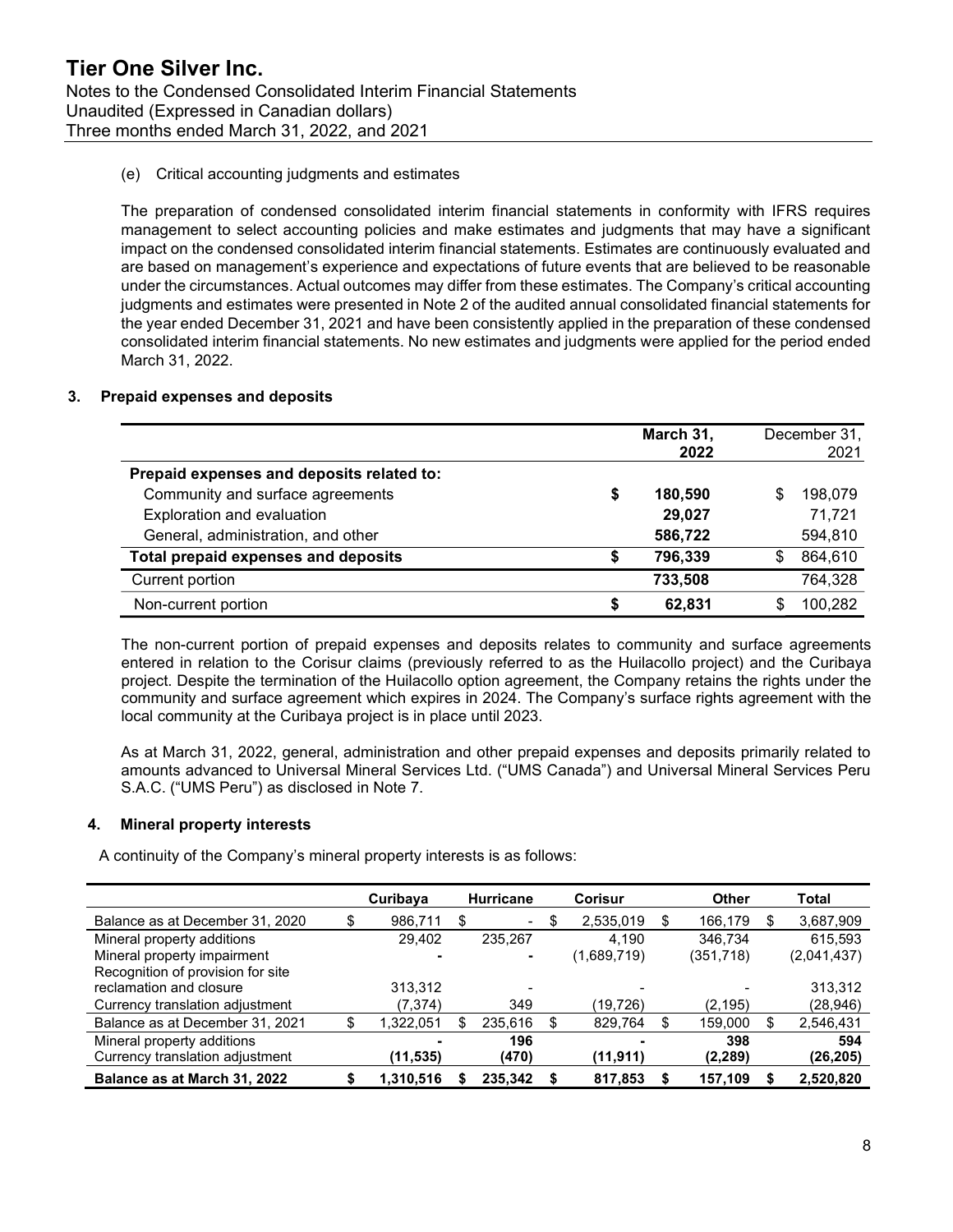The Company's projects, located in southern Peru, are outlined below:

i) Curibaya

Curibaya is a wholly-owned project that covers approximately 17,000 hectares ("ha") in southern Peru located 48 kilometres ("km") from the provincial capital, Tacna.

The Company incurred \$627,194 of exploration and evaluation costs on Curibaya during the three months ended March 31, 2022 (\$244,573 during the three months ended March 31, 2021).

ii) Hurricane Silver

On April 28, 2021, the Company entered into a share purchase option agreement (the "Pembrook Option") with Pembrook Copper Corp. ("Pembrook") to acquire Pembrook's Peruvian subsidiary, Compañia Minera Tororume S.A.C. ("Tororume") which owns the Hurricane Silver project located approximately 66 km north of the city of Cusco in southeastern Peru. In addition to the 25,640 ha acquired under the Pembrook Option, the Company staked additional concessions expanding the Hurricane Silver project area to approximately 32,000 ha.

Under the terms of the Pembrook Option, Tier One has the option to acquire 90% or 100% of the shares of Tororume by making certain payments to Pembrook and by incurring certain amounts of exploration work on the project within the five-year period measured from a defined Access Date being the date by which the Company has secured the necessary surface rights and governmental permits ("Rights and Permits") to commence diamond drilling. If after using reasonable efforts to obtain the Rights and Permits for at least 12 months (from April 28, 2021), the Company still has not secured the needed Rights and Permits, it may then terminate the option anytime during the next six months without obligation. If it does not terminate by the end of the 18th month (being October 2022), then the Company is thereupon obligated to incur the first year of work expenditures in the table below (or pay them to Pembrook in lieu) even if it has not yet obtained the Rights and Permits. As at March 31, 2022, the Company has secured surface rights with two communities but not yet obtained the governmental permits.

The following table outlines the required option payments (which the Company can choose to make in cash or Tier One shares subject to any required stock exchange approvals) and the work expenditures required over the five year option period (starting from the Access Date).

| <b>Due Dates</b>                           | <b>Status</b> | <b>Option Payments</b><br>(in '000 US\$) | <b>Work Expenditure</b><br>(in '000 US\$) |
|--------------------------------------------|---------------|------------------------------------------|-------------------------------------------|
| By April 28, 2021                          | Completed     | 84                                       |                                           |
| 1 <sup>st</sup> Anniversary of Access Date |               | 250                                      | 750                                       |
| 2 <sup>nd</sup> Anniversary of Access Date |               | 350                                      | 1,000                                     |
| 3rd Anniversary of Access Date             |               | 500                                      | 2,000                                     |
| 4 <sup>th</sup> Anniversary of Access Date |               | 1,000                                    | 3,000                                     |
| 5 <sup>th</sup> Anniversary of Access Date |               | 2,500                                    | 4,000                                     |
| Total to acquire 90%                       |               | 4,684                                    | 10,750                                    |
| Payment to acquire final 10%               |               | 10,000                                   |                                           |
| Total to acquire 100%                      |               | 14,684                                   | 10,750                                    |

Under the Pembrook Option the Company assumes the obligation to carry all expenses until production and all exploration requirements cease once the option is exercised, which can be done at any time at Tier One's election.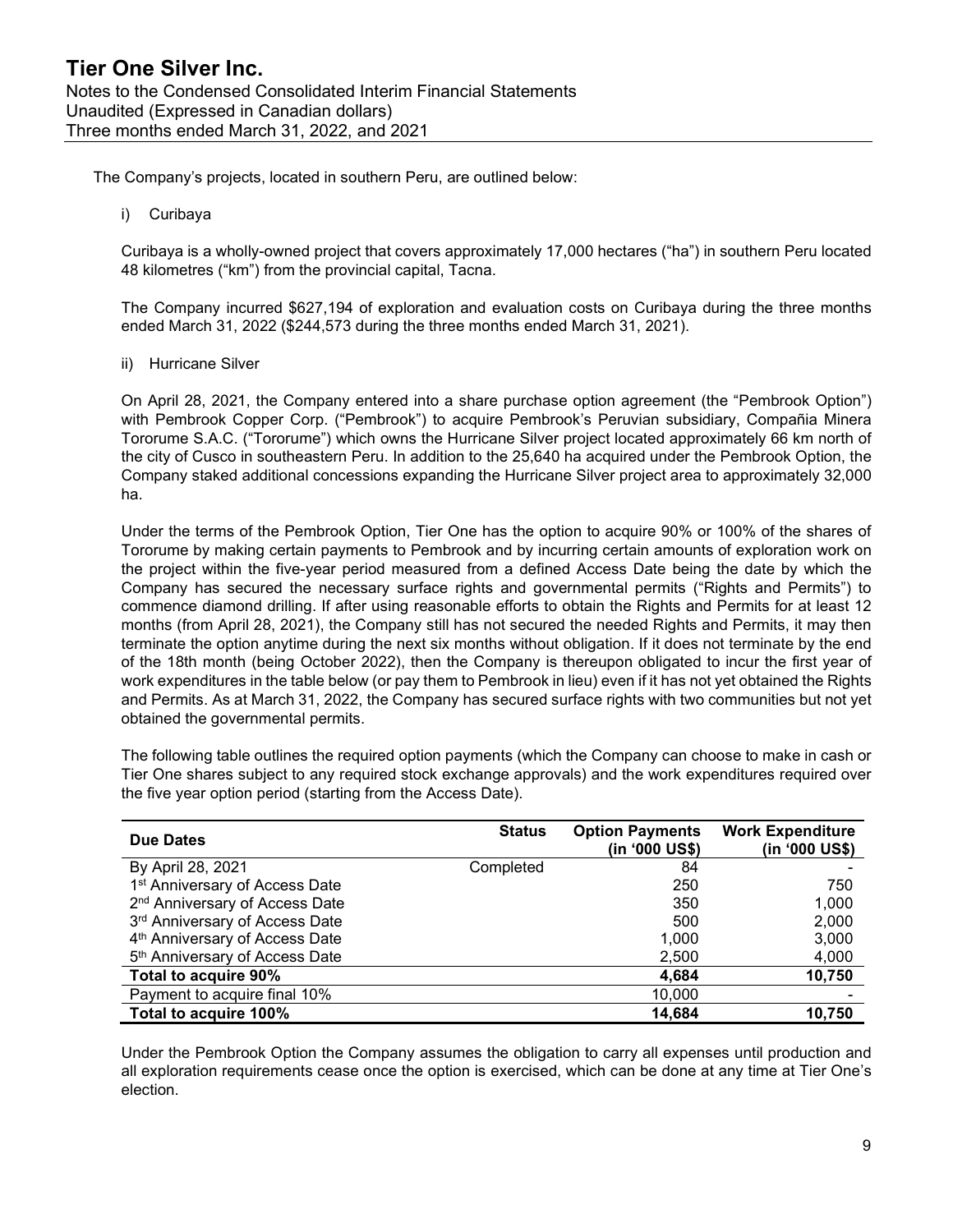The Company incurred \$107,616 of exploration and evaluation costs on the Hurricane Silver project during the three months ended March 31, 2022 (\$nil during the three months ended March 31, 2021) and as of March 31, 2022 a total of \$279,603 (US\$221,643) has been incurred in respect of the US\$750,000 work expenditure required by the 1<sup>st</sup> Anniversary of the Access Date.

iii) Corisur Claims

On April 24, 2021, the Company gave notice to terminate its option to acquire the Huilacollo 1 & 2 concessions thus eliminating any further payments related thereto. As a result, during the three months ended March 31, 2021, the Company recorded an impairment of \$1,689,719 against the full value of the mineral property interests related to these two concessions. Furthermore, the Company has recorded a provision of \$166,197 (US\$133,000) for final costs relating to the termination of the Huilacollo option agreement which is presented within the current portion of the provision for site reclamation and closure costs on the consolidated statement of financial position as at March 31, 2022.

As at March 31, 2022, the Company still holds the rights to certain neighbouring concessions, including the Tacora, Tacora Sur and Andamarca concessions, the costs of which remain on the consolidated statement of financial position within mineral property interest. These concessions are referred to as the Corisur claims and as they are located in the border zone, unconditional ownership can only be achieved in the future by obtaining a Supreme Decree. No assurance can be given with respect to the timing or certainty of receipt of a Supreme Decree.

The Company incurred \$22,331 of exploration and evaluation costs on the Corisur claims during the three months ended March 31, 2022 (\$28,936 during the three months ended March 31, 2021).

iv) Other

# Coastal Batholith

Coastal Batholith is a wholly-owned project that covers approximately 41,000 ha on the coast of Peru. As the project was acquired through staking, there are no work expenditure requirements.

# Exploration and Evaluation Costs

On its properties that are grouped as other, the Company incurred \$54,391 of exploration and evaluation costs during the three months ended March 31, 2022 (\$252,438 during the three months ended March 31, 2021).

# 5. Share capital

#### (a) Authorized

Unlimited common shares without par value

(b) Common share issuances

There were no common share issuances during the three months ended March 31, 2022.

On March 2, 2021, Tier One closed a non-brokered private placement for gross proceeds of \$13,454,463 which consisted of 13,454,463 common shares priced at CAD\$1.00 per share. Share issue costs related to the offering totaled \$331,016, of which \$312,650 were incurred as at March 31, 2021. A reconciliation of the impact of the offering on share capital is as follows: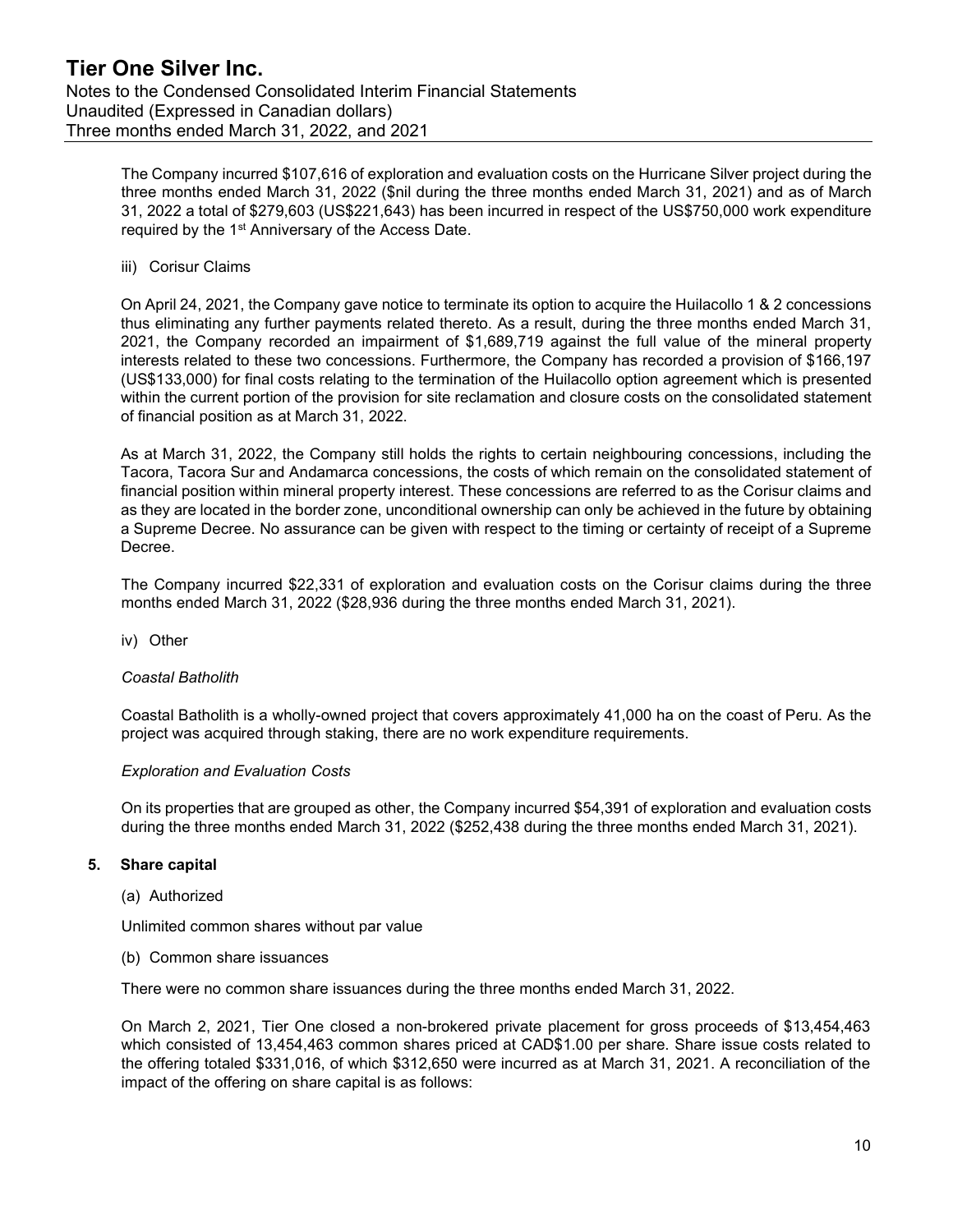Notes to the Condensed Consolidated Interim Financial Statements Unaudited (Expressed in Canadian dollars) Three months ended March 31, 2022, and 2021

|                                          | Number of<br>common shares | Impact on<br>share capital |
|------------------------------------------|----------------------------|----------------------------|
| Common shares issued at \$1.00 per share | 13.454.463                 | \$13,454,463               |
| Cash share issue costs                   | $\blacksquare$             | (331, 016)                 |
| Proceeds net of share issue costs        | 13,454,463                 | \$13,123,447               |

# 6. Share-based compensation

The Company maintains a rolling share option plan providing for the issuance of share options up to 10% of the Company's issued and outstanding common shares at the time of the grant. The Company may grant share options from time to time to its directors, officers, employees and other service providers. The share options typically vest as to 12½% every three months after the grant date, for a total vesting period of 24 months.

The continuity of the number of share options issued and outstanding is as follows:

|                              | Number of share<br>options | <b>Weighted average</b><br>exercise price |
|------------------------------|----------------------------|-------------------------------------------|
| Outstanding, January 1, 2022 | 7,970,000                  | 1.01                                      |
| Forfeited                    | (496, 875)                 | 1.07                                      |
| Outstanding, March 31, 2022  | 7.473.125                  | 1.01                                      |

As at March 31, 2022, the number of share options outstanding and exercisable was:

|                |                      | Outstanding       |                                          |                      | <b>Exercisable</b> |                                          |
|----------------|----------------------|-------------------|------------------------------------------|----------------------|--------------------|------------------------------------------|
| Expiry date    | Number of<br>options | Exercise<br>price | Remaining<br>contractual<br>life (years) | Number of<br>options | Exercise<br>price  | Remaining<br>contractual<br>life (years) |
| April 8, 2026  | 7,123,125            | \$1.00            | 4.02                                     | 2,829,375            | \$1.00             | 4.02                                     |
| April 29, 2026 | 200,000              | 1.00              | 4.08                                     | 75,000               | 1.00               | 4.08                                     |
| June 22, 2026  | 150,000              | 1.44              | 4.23                                     | 71,875               | 1.44               | 4.23                                     |
|                | 7,473,125            | \$1.01            | 4.03                                     | 2,976,250            | \$1.01             | 4.03                                     |

The Company uses the fair value method of accounting for all share-based payments to directors, officers, employees and other service providers. There were no share options granted during the three months ended March 31, 2022 (three months ended March 31, 2021: nil), however, 496,875 share options were forfeited and as a result, the Company has reversed the amount of share-based compensation previously recorded in relation to those forfeited share options.

During the three months ended March 31, 2022, the Company recognized share-based compensation expense net of forfeiture recovery as follows:

|                                                        | March 31,<br>2022 |
|--------------------------------------------------------|-------------------|
| Recognized in net loss:                                |                   |
| Included in exploration and evaluation                 | \$ (45, 268)      |
| Included in fees, salaries and other employee benefits | 324,635           |
| Included in marketing and investor relations           | 17,821            |
| Included in project investigation                      | 5,243             |
|                                                        | \$302,431         |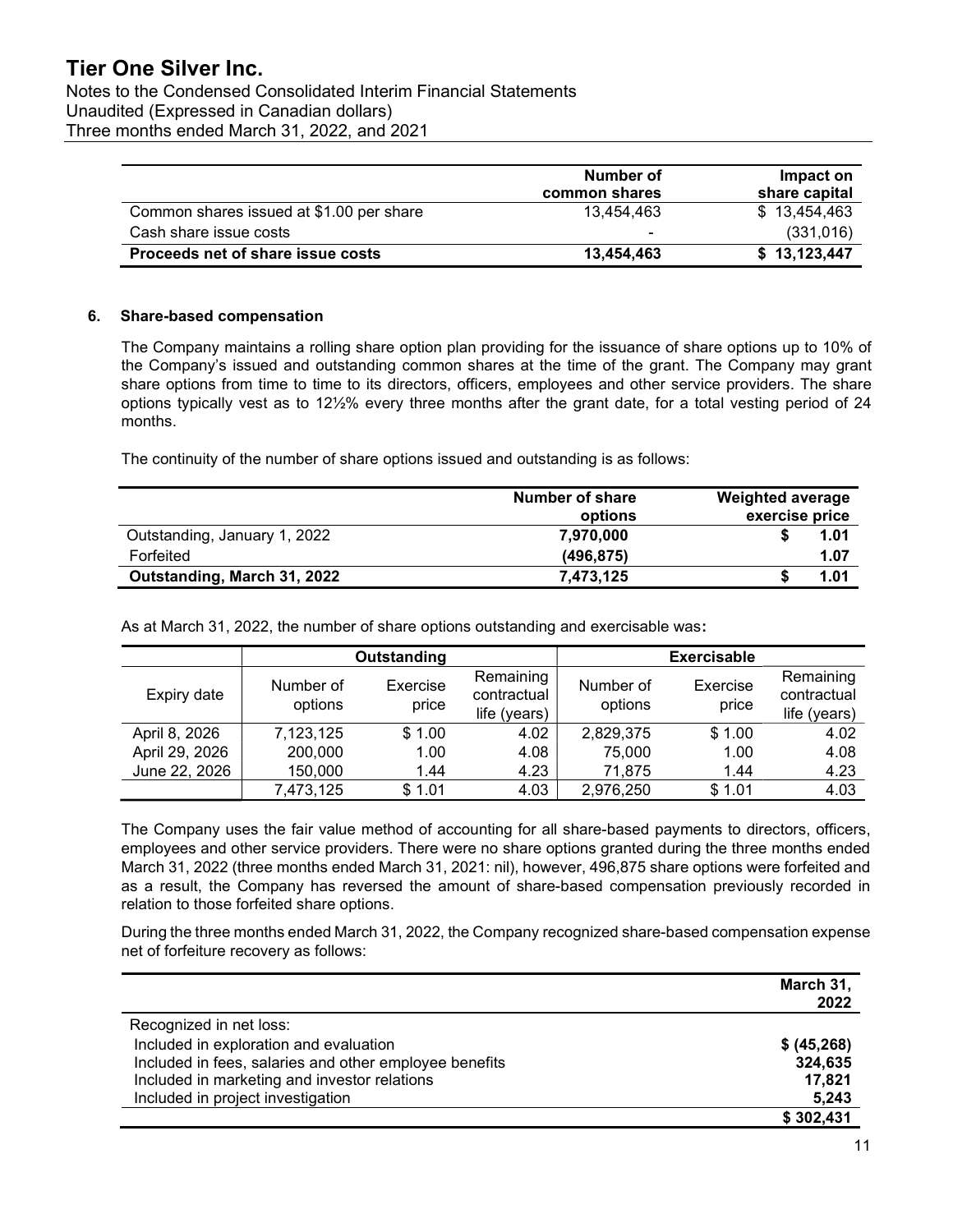The Company does not have any warrants issued and outstanding, however, Tier One has the obligation to issue up to 500,000 common shares upon the exercise of 337,813 common share purchase warrants of Fury Gold Mines, which expire September 12, 2022. In that event, Tier One will receive cash proceeds of \$0.20 per common share issued.

# 7. Related party transactions and balances

All transactions with related parties have occurred in the normal course of operations. All amounts are unsecured, non-interest bearing and have no specific terms of settlement, unless otherwise noted.

# (a) Related party transactions

# UMS Canada and UMS Peru

|                                            | <b>Three months ended March</b> |         |   |         |
|--------------------------------------------|---------------------------------|---------|---|---------|
|                                            |                                 | 2022    |   | 2021    |
| Exploration and evaluation                 | \$                              | 292,401 | S | 54,378  |
| Fees, salaries and other employee benefits |                                 | 143,995 |   | 86,302  |
| Legal and professional fees                |                                 | 15,655  |   | 6,445   |
| Marketing and investor relations           |                                 | 383     |   | 20,128  |
| Office and administration                  |                                 | 70.498  |   | 80,176  |
| Project investigation                      |                                 | 5,543   |   | 358     |
| Regulatory and transfer agent              |                                 | 51      |   |         |
| Total transactions for the period          | \$                              | 528.526 |   | 247.787 |

# UMS Canada

UMS Canada provides geological, financial, administrative and transactional services to four companies, including Tier One, on an ongoing, full-cost recovery basis. Sharing these services through UMS Canada, on an as needed basis, allows the Company to maintain a more efficient and cost-effective corporate cost structure by hiring fewer full-time employees and engaging outside professional advisory firms less frequently. The agreement has an indefinite term and can be terminated by either party upon providing 180 days' notice. UMS Canada is party to an office lease agreement with a term of ten years, for which certain rent expenses will be payable by the Company. As at March 31, 2022 the Company expects to incur approximately \$1.2 million in respect of its share of future rent.

Throughout the year ended December 31, 2021, UMS Canada was owned by Ivan Bebek and Shawn Wallace who are directors of Tier One. On December 31, 2021, these two shareholders sold their shares in UMS Canada for nominal consideration and at the same time resigned as directors of UMS Canada. Steven Cook, who acquired the UMS Canada shares, is also a director of Tier One and on the date of transfer also took over as sole director of UMS Canada. On April 1, 2022, UMS Canada was restructured whereby Mr. Cook transferred his ownership equally to the four public companies which share its services, including Tier One, for nominal consideration. As a result, Tier One now has a 25% shareholding in its shared service company, UMS Canada.

#### UMS Peru

On April 1, 2021, UMS Peru S.A.C., a company incorporated by UMS Canada under Peruvian law, began providing administrative and geological services to the Peruvian Subsidiaries and the Peruvian subsidiaries of another exploration company (Coppernico Metals Inc. or "Coppernico"). In order to comply with Peruvian transfer pricing rules, UMS Peru charges its services at cost plus a markup of 5% for administrative services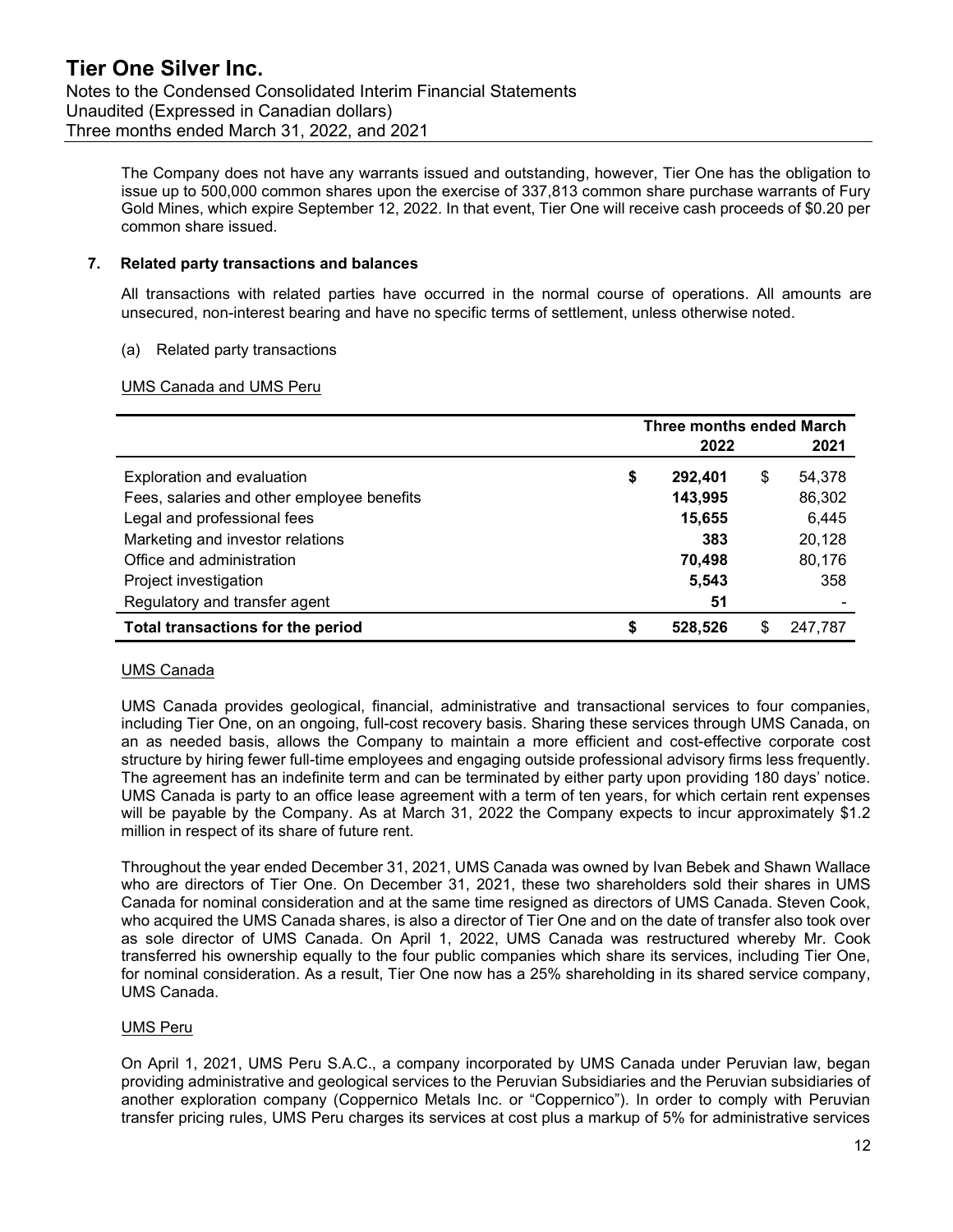and 7% for geological services. On May 1, 2022, UMS Canada transferred its ownership of UMS Peru to be jointly owned 50% by the Company and 50% by Coppernico for nominal consideration.

#### (b) Related party balances

As at March 31, 2022, \$67,361 (December 31, 2021 - \$111,901) was included in accounts payable and \$370,000 (December 31, 2021 - \$419,553) in prepaid expenses and deposits relating to transactions with UMS Canada.

As at March 31, 2022, \$116,458 (December 31, 2021 - \$64,879) was included in accounts payable and \$125,335 (December 31, 2021 - \$ 64,879) in prepaid expenses and deposits relating to transactions with UMS Peru.

#### (c) Key management compensation

In addition to the transactions disclosed above, the Company provided the following compensation to key management members, being its five executives and six non-executive directors:

|                                            | Three months ended March 31, |         |    |         |
|--------------------------------------------|------------------------------|---------|----|---------|
|                                            |                              | 2022    |    | 2021    |
| Salary and benefits provided to executives |                              | 222.255 |    | 160,753 |
| Fees paid to non-executive directors       |                              | 58,943  |    | 53,305  |
| Share-based compensation                   |                              | 186,879 |    | -       |
|                                            |                              | 468.077 | S. | 214.058 |

#### 8. Financial instruments

The Company's financial instruments consist of cash, accounts receivable, deposits, accounts payable and accrued liabilities. The fair values of these financial instruments approximate their carrying values, unless otherwise noted.

The following summarizes fair value hierarchy under which the Company's financial instruments are valued:

Level 1 – fair values based on unadjusted quoted prices in active markets for identical assets or liabilities;

Level 2 – fair values based on inputs that are observable for the asset or liability, either directly or indirectly; and

Level 3 – fair values based on inputs for the asset or liability that are not based on observable market data.

As at March 31, 2022 and December 31, 2021 there were no financial instruments measured at fair value.

The Company's financial instruments are exposed to credit risk, liquidity risk and market risk, which includes currency risk. As at March 31, 2022, the primary risks were as follows:

(a) Liquidity risk

This is the risk that the Company will encounter difficulty in meeting obligations associated with financial liabilities that are settled by delivering cash or another financial asset. The Company's primary source of liquidity is equity. The funds are primarily used to finance working capital and to make certain annual payments to ensure that all the Company's mineral properties remain in good standing. As at March 31, 2022,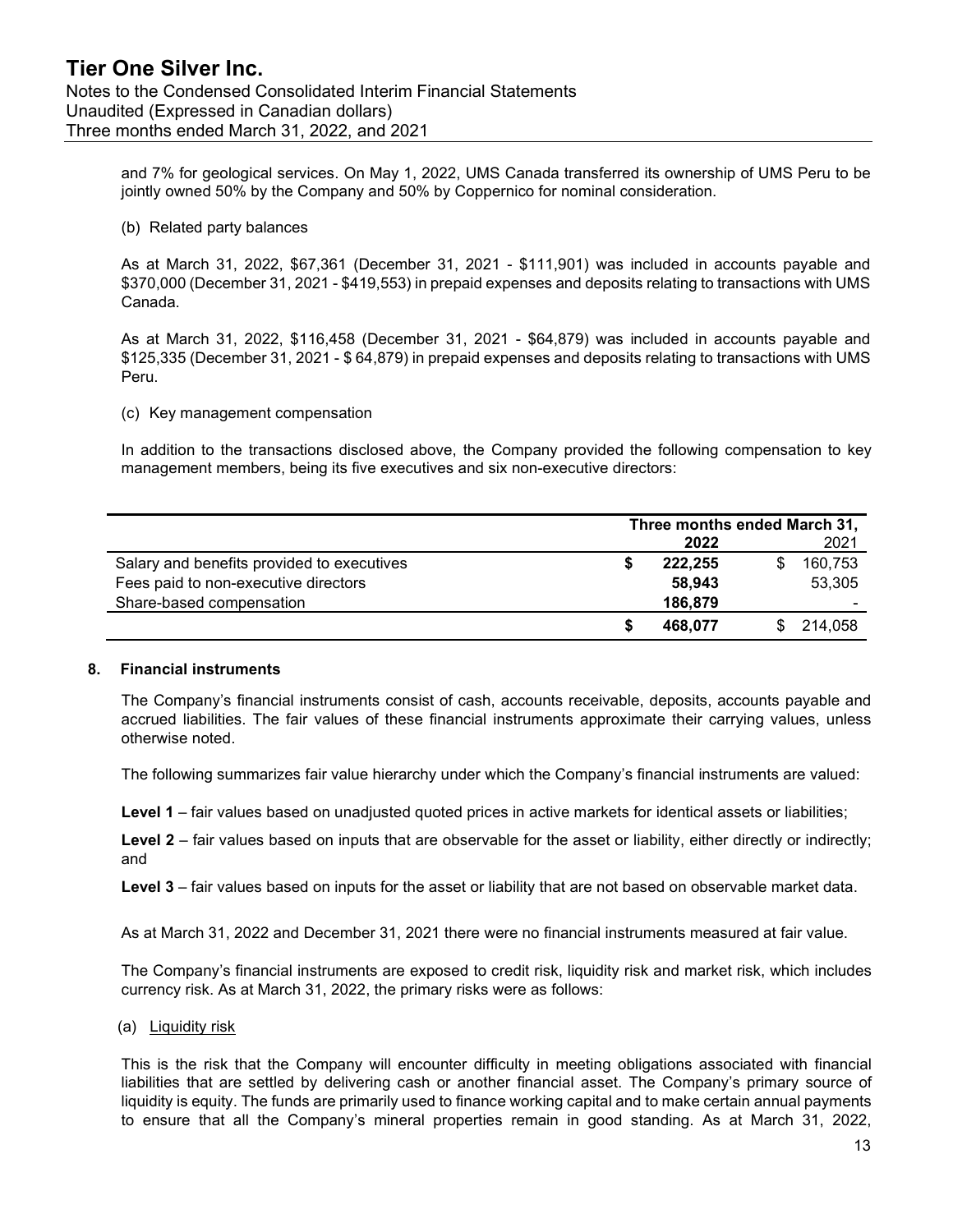US\$292,741 has been recorded within accounts payable related to concession holding fees which are due in June 2022. The Company has working capital of \$564,078 (December 31, 2021 - \$2,295,439) and cash of \$994,245 (December 31, 2021 - \$2,589,858), which is entirely unrestricted.

# (b) Market risk

This is the risk that the fair value or future cash flows of a financial instrument will fluctuate because of changes in market prices. Significant market risk to which the Company is exposed is as follows:

# i. Currency risk

The Company is exposed to currency risk by having balances and transactions in currencies that are different from its functional currency (the functional currency of each of Corisur and Magma is the US dollar). As at March 31, 2022 and December 31, 2021, the Company's foreign currency exposure relates primarily to cash, and accounts payable and accrued liabilities that are in either US dollars or Peruvian soles.

The currency risk exposure for financial instruments denominated in foreign currencies is as follows:

|                              | March 31, |  | December 31, |  |
|------------------------------|-----------|--|--------------|--|
|                              | 2022      |  | 2021         |  |
| <b>Financial assets</b>      | 9.178     |  | 64.987       |  |
| <b>Financial liabilities</b> | (34, 119) |  | (66, 652)    |  |
| Net exposure                 | (24.941)  |  | 1,665'       |  |

A 10% increase or decrease in either the US dollar or Peruvian soles exchange rate would not have a material impact on the Company's net loss.

#### 9. Segmented information

The Company operates as one operating segment, being the acquisition and exploration of mineral resource properties.

Tier One was not subjected to restrictions on its cash as at March 31, 2022, and December 31, 2021.

# 10. Management of capital

The Company's objectives when managing capital are to safeguard the Company's ability to continue as a going concern in order to pursue acquisition and exploration of resource properties, and to maintain a flexible capital structure which optimizes the costs of capital at an acceptable risk. The capital of the Company is determined as follows:

|           | March 31.  | 2022 | December 31,<br>2021 |
|-----------|------------|------|----------------------|
| Equity    | 3,005,621  |      | 4,802,008            |
| Less cash | (994, 245) |      | (2,589,858)          |
|           | 2,011,376  | \$   | 2,212,150            |

The Company manages the capital structure and makes adjustments to it in light of changes in economic conditions and the risk characteristics of the underlying assets. To maintain or adjust the capital structure, the Company may issue new shares or debt, acquire or dispose of assets or adjust the amount of cash and investments.